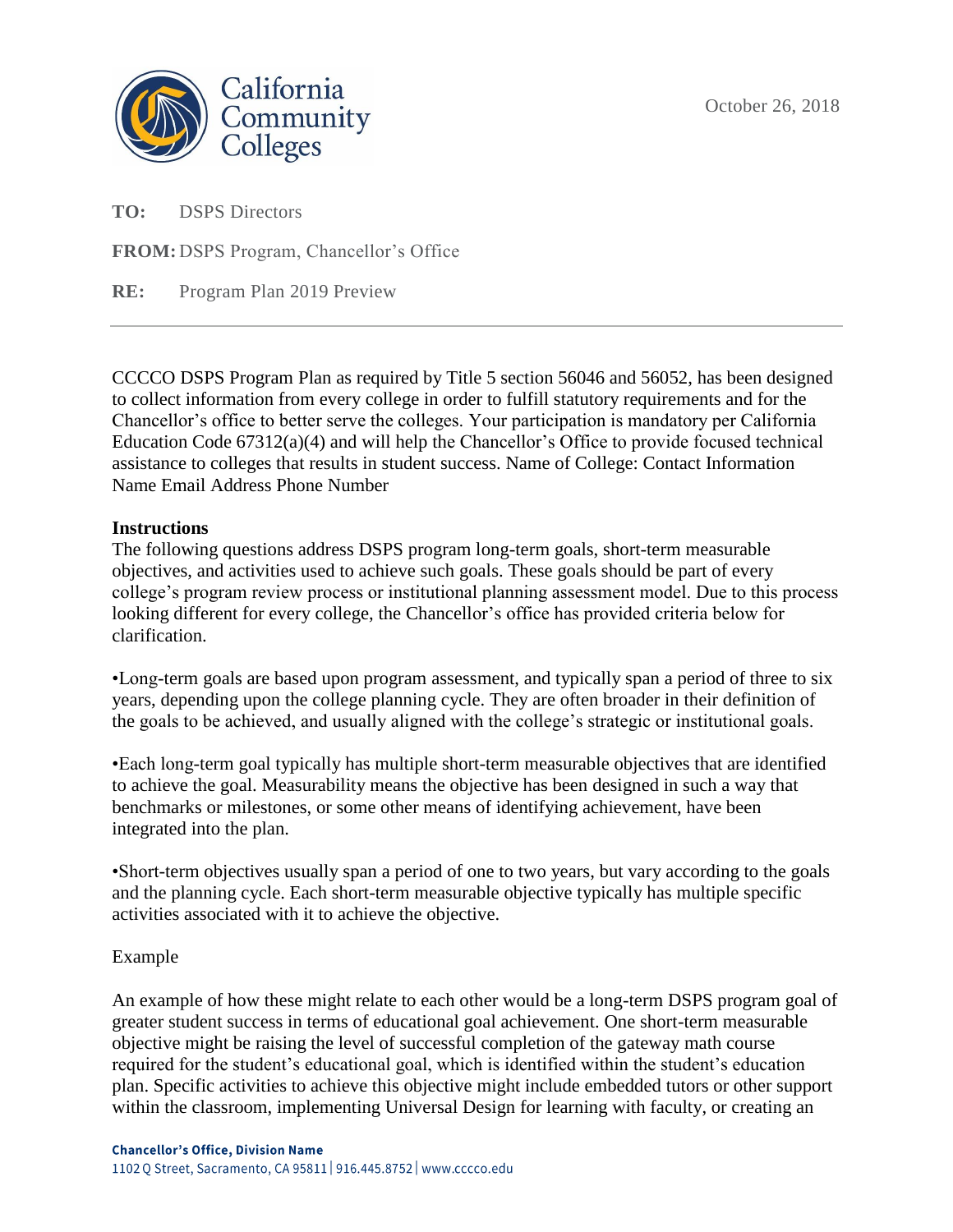educational assistance class that supports the skills needed for the course. These are examples of how the three components fit together. Do not exceed 500 characters for each questions. The survey will not allow you to continue if your answer exceeds that limit.

Please begin the plan on the next page.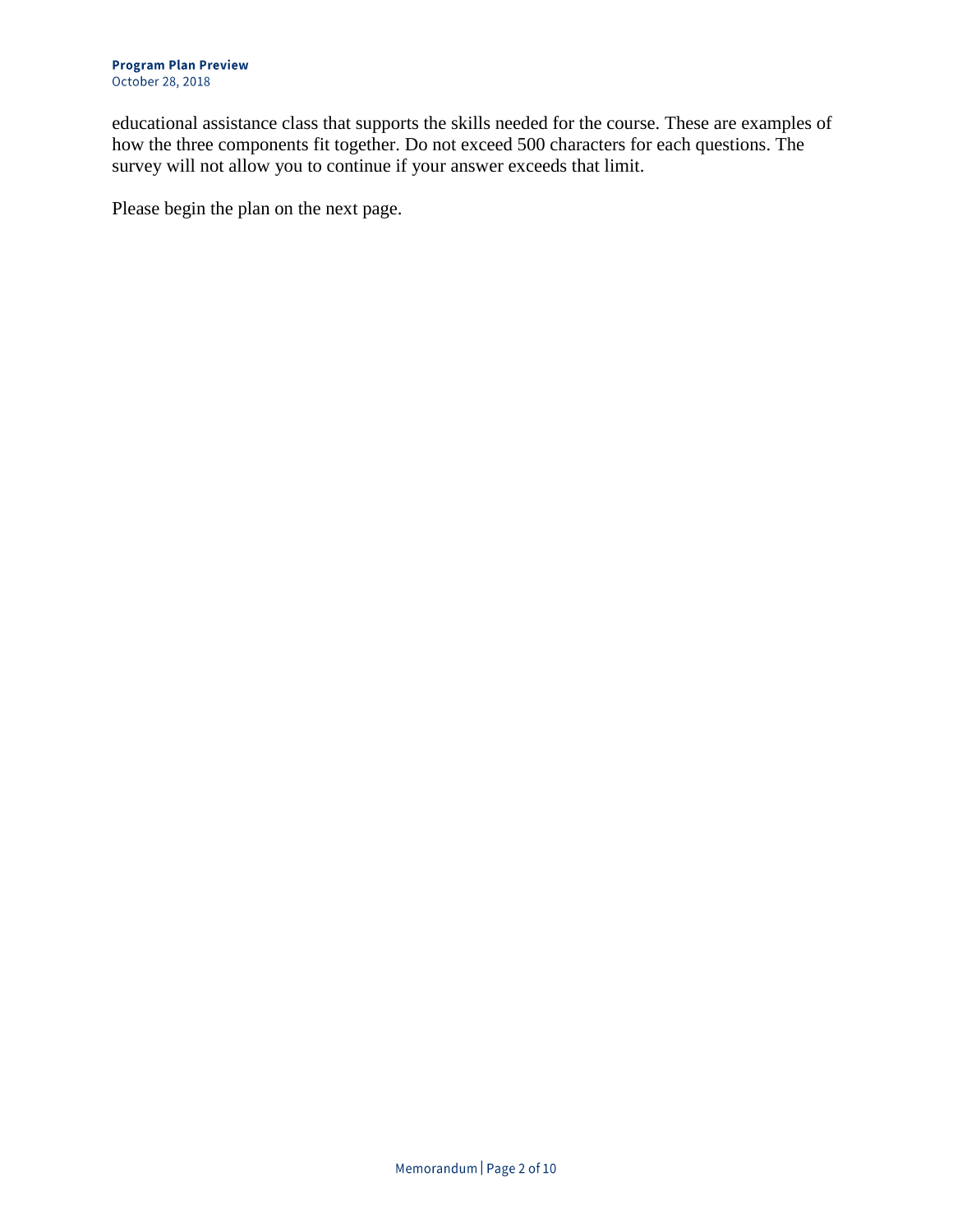## **Program Level Planning**

1. How many long-term goals do you have for your program?

2.Does your college require that you align your program's long-term goals with the institution longterm goals (the latter are usually found in educational master plan or in the strategic plan)?

- a. Yes
- b. Somewhat
- c. No

3. Select all areas where the contents of your program review and/or program goals and objectives are used by the institution for planning or reporting purposes:

- a. Educational master planning
- b. Strategic Planning
- c. Accreditation
- d. Resource Allocations: Office Operations
- e. Resource Allocations: Staffing
- f. Resource Allocations: Funding in support of providing accommodations
- g. Resource Allocations: Campus Accessibility
- h. Other Explain:

4. Provide the following information for one of your long-term goals that you consider of high importance:

- a. What is the long term goal
- b. What is a short-term measurable objective for this goal
- c. One or two activities that will be used to achieve the short-term measurable objective listed above
- d. Describe how the completion of this goal will be assessed

5. Provide the following information for a second long-term goal that you consider of high importance:

- a. What is the long term goal
- b. What is a short-term measurable objective for this goal
- c. One or two activities that will be used to achieve the short-term measurable objective listed above
- d. Describe how the completion of this goal will be assessed

6. Provide the following information for a third long-term goal that you consider of high importance:

- a. What is the long term goal
- b. What is a short-term measurable objective for this goal
- c. One or two activities that will be used to achieve the short-term measurable objective listed above
- d. Describe how the completion of this goal will be assessed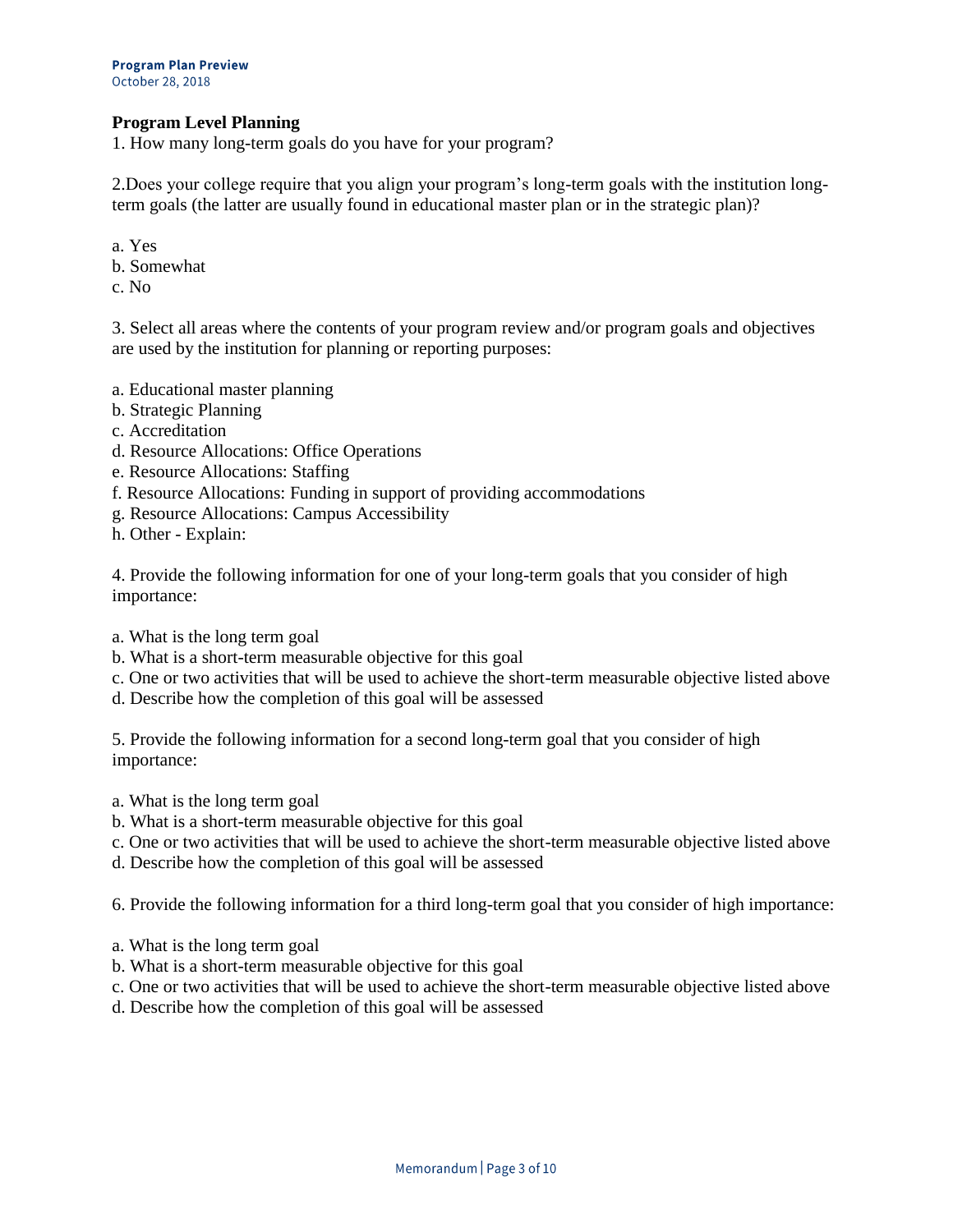7. Using the list below, please select all components that you included or addressed in your campus program evaluation/program review process:

- a. Program mission
- b. Number of students served by the program
- c. A breakdown of students served by the program
- d. Core functions of your program (what it does)
- e. Strengths, Weaknesses, opportunities, and threats (S.W.O.T) analysis
- f. Current staffing
- g. Staffing needs
- h. Key performance indicators (KPI) (e.g., in student services, counseling or academic affairs)
- i. Summary of findings of DSPS student perception of DSPS program effectiveness survey
- j. Summary of findings of campus faculty perception of DSPS program effectiveness survey
- k. External data (career technical data, CTEA, DOR)

l. Student Learning Outcomes (SLO's) or SLO assessment findings

m. Other - Explain: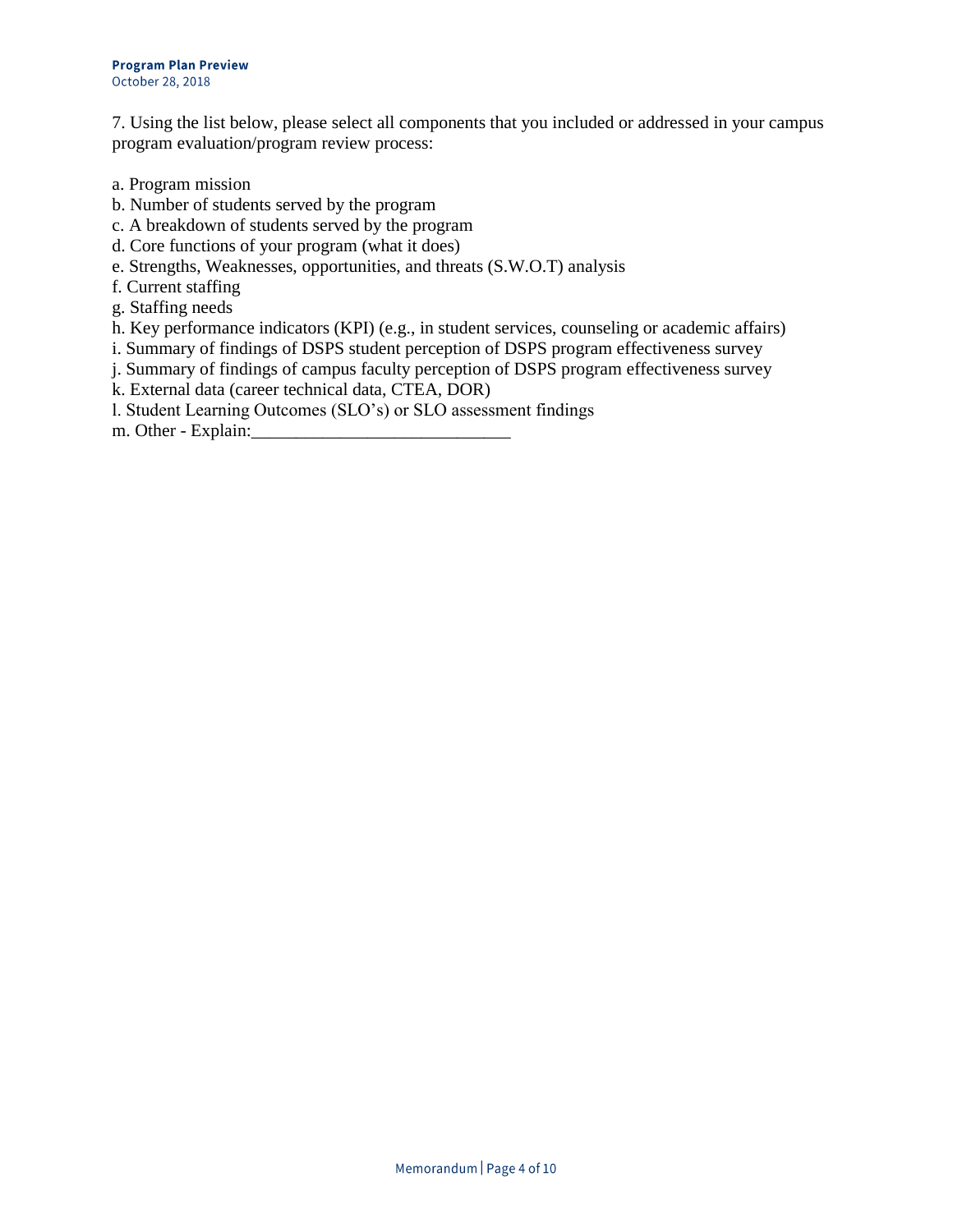#### **Program Plan Preview** October 28, 2018

# **Institutional Level Planning**

8. Please enter the date of your college's most recent ADA transition plan in the text box below:

9. Enter the date of the most recent assessment of your college's ADA transition plan in the text box below:

10. Was DSPS consulted or involved in the establishment of the plan?

a. Yes

b. No

11. Please enter the top three priorities in your ADA transition plan

a. Priority 1

b. Priority 2

c .Priority 3

12. Enter the date of your college's most recent facilities master plan:

13. Enter the date of the most recent assessment of your college's facilities master plan.

14. Was DSPS consulted or involved in the establishment of the plan?

- a. Yes
- b. No

15. Please enter the top three priorities in your facilities master plan

- a. Priority 1
- b. Priority 2
- c. Priority 3

16. Enter the date of your college's most recent technology master plan:

17. Enter the date of the most recent assessment of your college's technology master plan for components related to accessibility? (Should have been assessed by technology master planning committee or equivalent group)

18. Was DSPS consulted or involved in the establishment of the plan?

a. Yes

b. No

19. Please enter the top three priorities in your technology master plan

- A .Priority 1
- b. Priority 2
- c. Priority 3

20.Was DSPS involved in the development of the Educational Master Plan?

- a. Yes
- b. No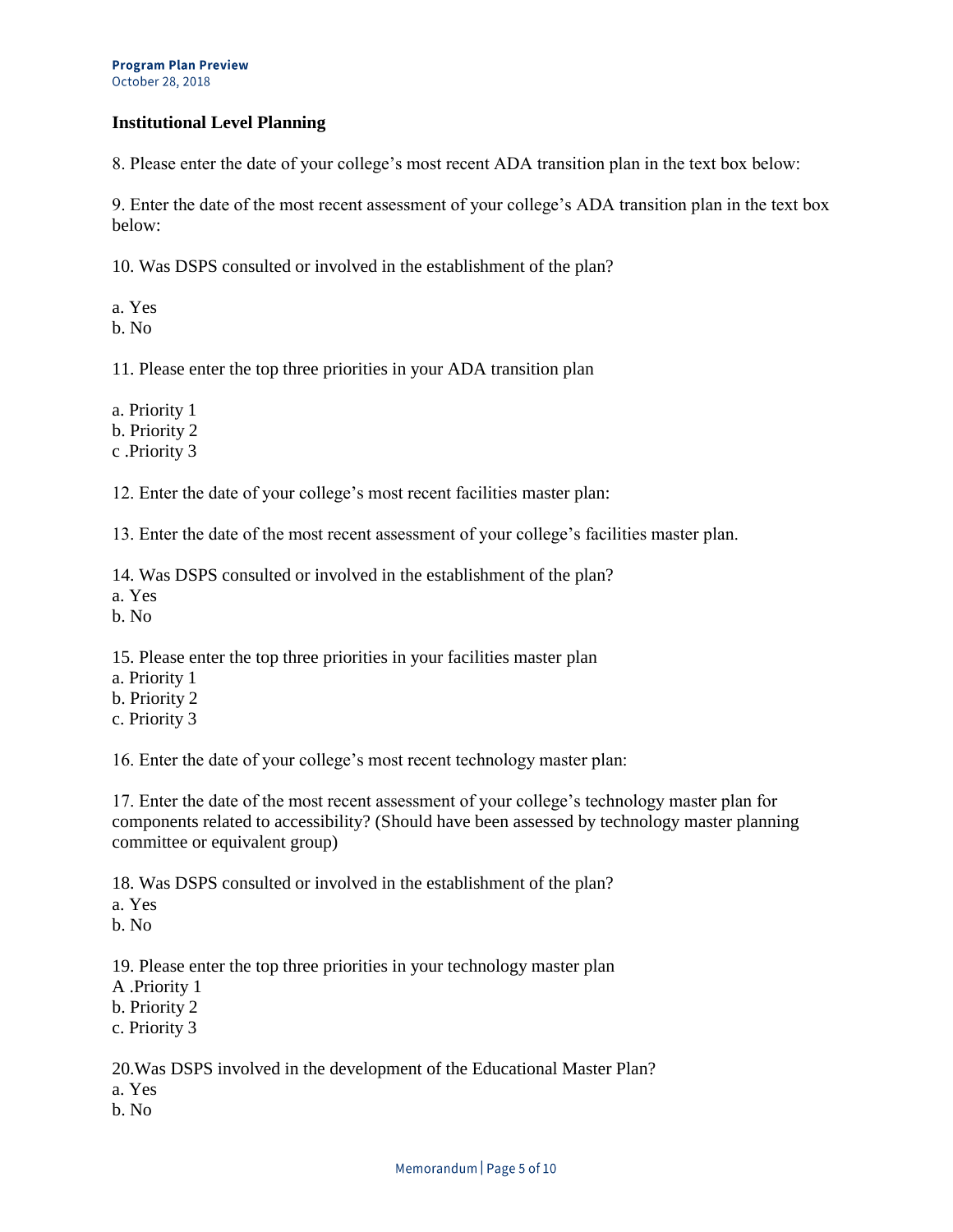21.Please identify areas where you would like additional training or support: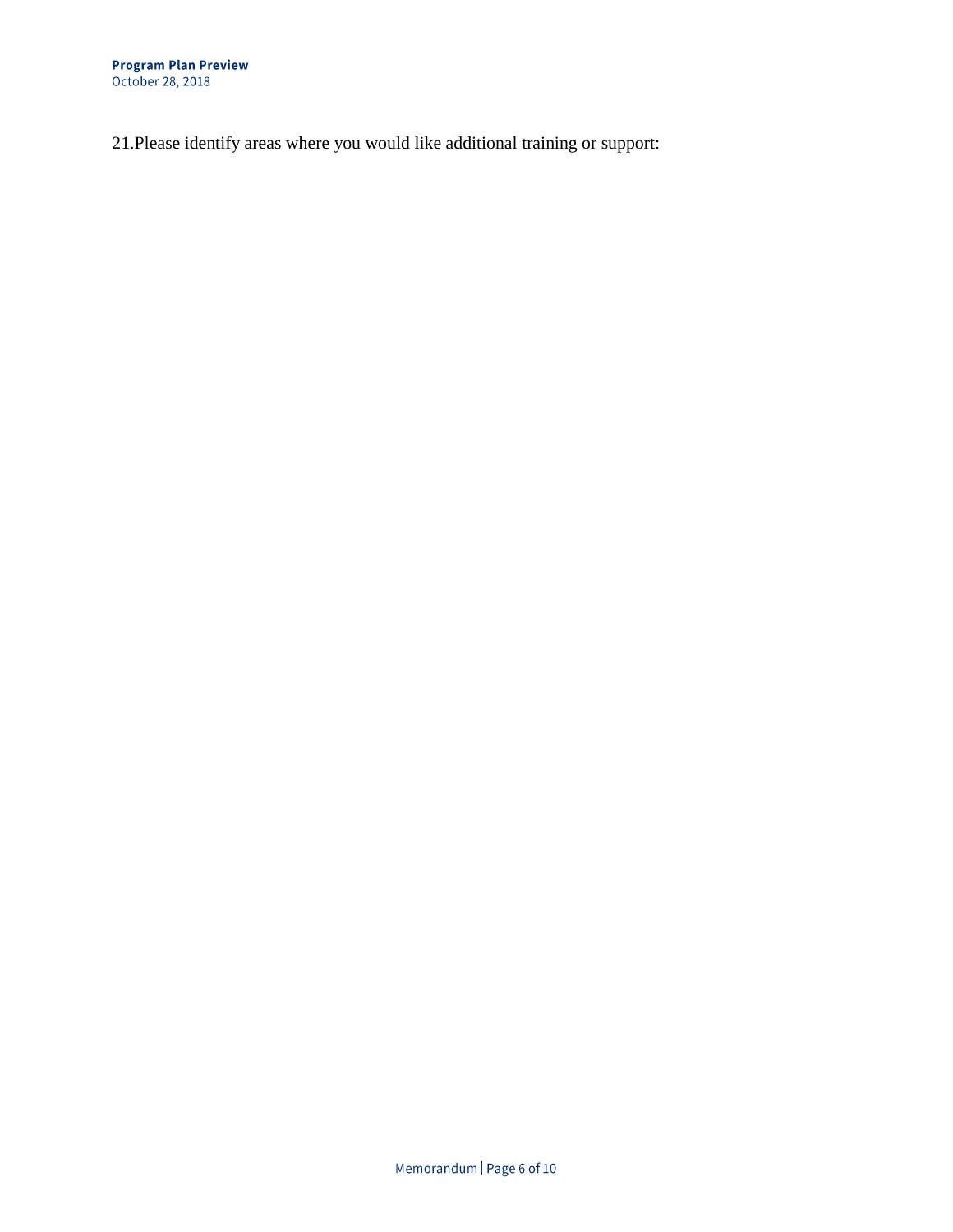## **Perception of Satisfaction Surveys**

# **Since we will be performing an overall analysis of all college answers, it is critical that you include these questions at the beginning of your survey in the exact format that they appear.**

For the following questions, please insert your survey results as the answer to each question of the staff survey questions. The Chancellor's office is only requesting data; no analysis is needed for this report. To be consistent across all colleges, only provide percentages for each answer. The survey will not allow you to continue if your answer exceeds four characters. Additionally, it is at each college's discretion how the staff and student survey questions are administered. They may or may not be part of your overall college survey based on the method your college prefers.

#### **Staff Questions**

- 1. Employment status:
- a. Full Time
- b. Part Time

2. Approximately, how many times in the past year have you interacted with DSPS?

- a. 0
- b. 1-3
- c. 4-6
- d. 7 or more
- 3. I am aware of the different disability accommodations and services provided by DSPS(e.g., Adaptive Computer Lab, Alternate Media, Interpreting Services, Testing Accommodations, Note-taking)
- a. Strongly agree
- b. Agree
- c. Disagree
- d. Strongly disagree

4. When I have contacted DSPS regarding questions/concerns for a student, I have received a response in a timely manner.

- a. Strongly agree
- b. Agree
- c. Disagree
- d. Strongly disagree

5. I feel confident in my ability to create accessible materials for my class.

- a. Strongly agree
- b. Agree
- c. Disagree
- d. Strongly disagree

6. Do you have a disability statement on your syllabus that informs students to register with DSPS if they have a disability and asks them about their learning needs?

- a. Yes
- b. No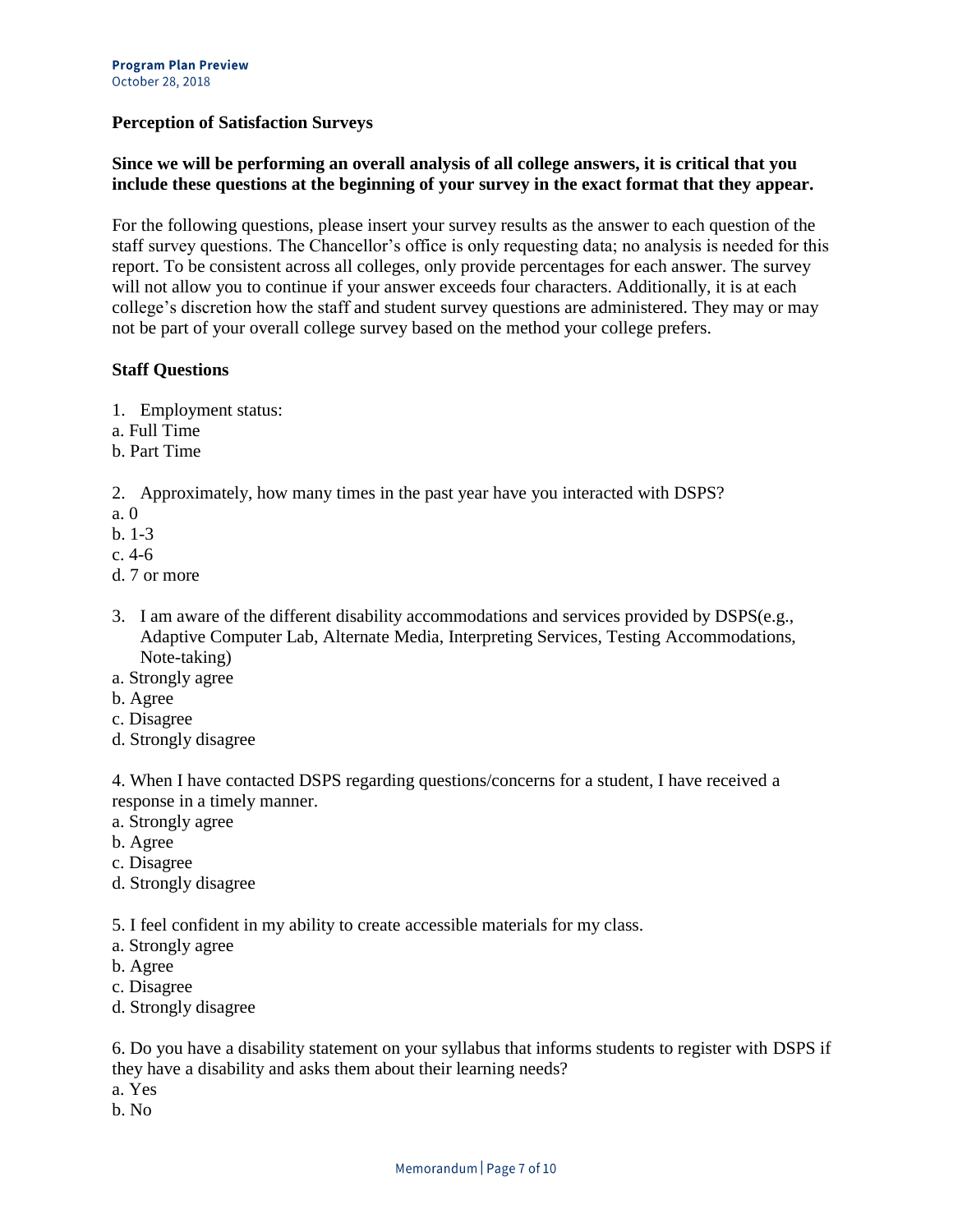7. Would you like to be provided with a sample statement for use in the future?

a. Yes

b. No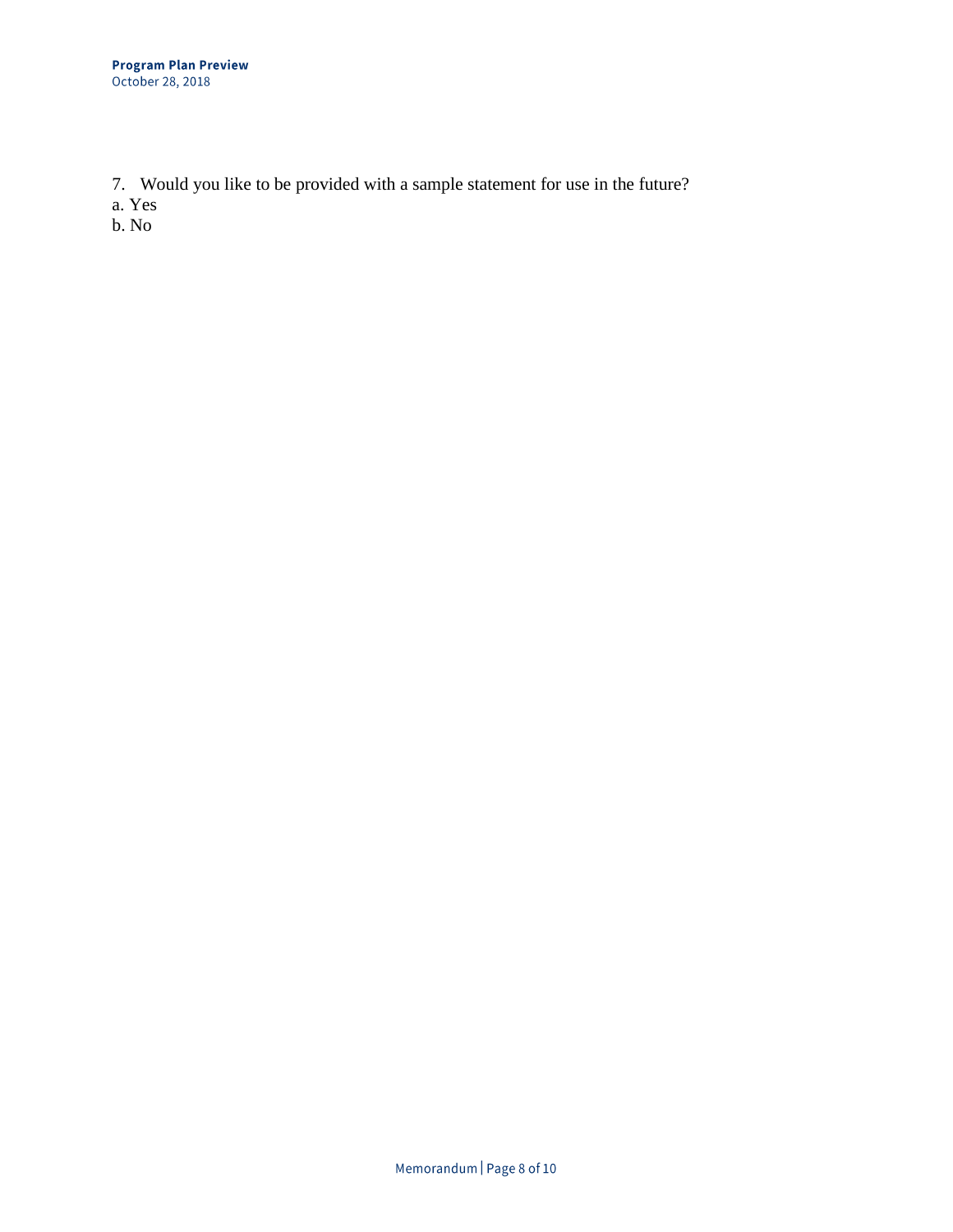#### **Student Questions**

For the following questions, please insert your survey results as the answer to each question of the student survey questions. The Chancellor's office is only requesting data; no analysis is needed for this report. To be consistent across all colleges, only provide percentages for each answer. The survey will not allow you to continue if your answer exceeds four characters. Additionally, it is at each college's discretion how the faculty and student survey questions are administered. They may or may not be part of your college survey based on the method your college prefers.

1. Overall, the college is responsive to students with disabilities.

- a. Strongly agree
- b. Agree
- c. Disagree
- d. Strongly disagree

### 2. Overall, DSPS services contributed to my success in college.

- a. Strongly agree
- b. Agree
- c. Disagree
- d. Strongly disagree

3. I self-advocated with my instructors about the need for accommodation.

- a. Strongly agree
- b. Agree
- c. Disagree
- d. Strongly disagree

4. I can explain the connection between my academic adjustments and my disability.

- a. Strongly agree
- b. Agree
- c. Disagree
- d. Strongly disagree
- 5. My academic adjustment has helped me reach my educational goal.
- a. Strongly agree
- b. Agree
- c. Disagree
- d. Strongly disagree

6. DSPS office is a welcoming and positive environment making it comfortable to request assistance.

- a. Strongly Agree
- b. Agree
- c. Disagree
- d. Strongly disagree